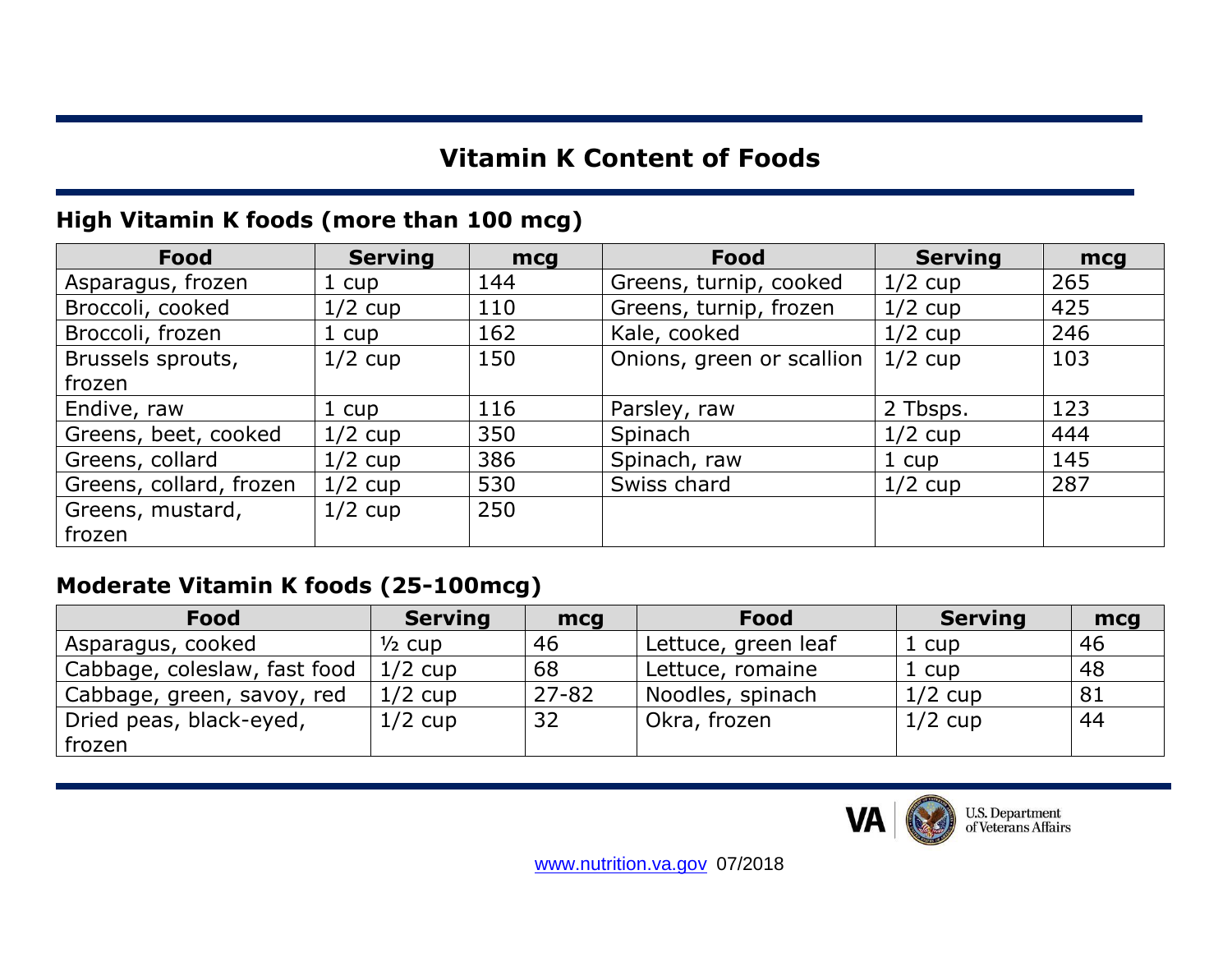| Kale,<br>raw, loosely<br>packed | cup    | 81 | Oil,<br>soybean    | tbsp.             | $\cap$ $\cap$<br>ت ہے |
|---------------------------------|--------|----|--------------------|-------------------|-----------------------|
| Kiwi fruit                      | medium | 36 | Prunes,<br>, dried | $\frac{1}{2}$ cup | --<br>ے ر             |
| Pomegranate<br>juice            | cup    | 26 | Watercress,<br>raw | cup               | 85                    |

# **Low Vitamin K Foods (less than 25 mcg)**

| Food                     | <b>Serving</b>    | mcg            | <b>Food</b>                     | <b>Serving</b> | mcg            |
|--------------------------|-------------------|----------------|---------------------------------|----------------|----------------|
| Artichoke                | 1 medium          | 18             | Oil, olive                      | 1 tbsp.        | 8              |
| Avocado, raw             | $1/2$ cup         | 16             | Oil, canola                     | 1 tbsp.        | 10             |
| Beans, green or yellow   | $1/2$ cup         | 16             | Parsley, dried                  | 1 tbsp.        | 20             |
| <b>Blackberries or</b>   | $1/2$ cup         | 14             | Pear                            | 1              | 8              |
| blueberries              |                   |                |                                 | medium         |                |
| Carrots and carrot juice | $1/2$ cup         | $9 - 18$       | Peas, green                     | $1/2$ cup      | 24             |
| Cauliflower              | $1/2$ cup         | 9              | Pickles, dill or kosher, spears | 1 spear        | 6              |
| Celery, raw              | $1/2$ cup         | 15             | Salad dressings                 | 1 tbsp.        | $0 - 6$        |
| Crackers, all types      | 5 crackers or 1/2 | 12             | Sauerkraut, canned              | $1/2$ cup      | 9              |
|                          | OZ.               |                |                                 |                |                |
| Cucumber, with peel      | $1/2$ cup         | 9              | Soy beans, cooked               | $1/2$ cup      | 17             |
| Grapes                   | $1/2$ cup         | 12             | Soy milk                        | 1 cup          | $\overline{7}$ |
| Lettuce, iceberg,        | 1 cup             | 17             | Tomato, raw, cherry             | 1 cup          | 12             |
| shredded                 |                   |                |                                 |                |                |
| Mango, sliced            | 1 cup             | $\overline{7}$ | Tomato sauce, spaghetti sauce,  | $1/2$ cup      | 18             |
|                          |                   |                | marinara, or paste              |                |                |
| Margarine-blend, tub or  | 1 tbsp.           | $13 -$         | Tuna, light, canned in oil      | 3 oz.          | 6              |
| stick                    |                   | 15             |                                 |                |                |
| Mixed Nuts without       | 1 oz.             | 5              |                                 |                |                |
| peanuts                  |                   |                |                                 |                |                |